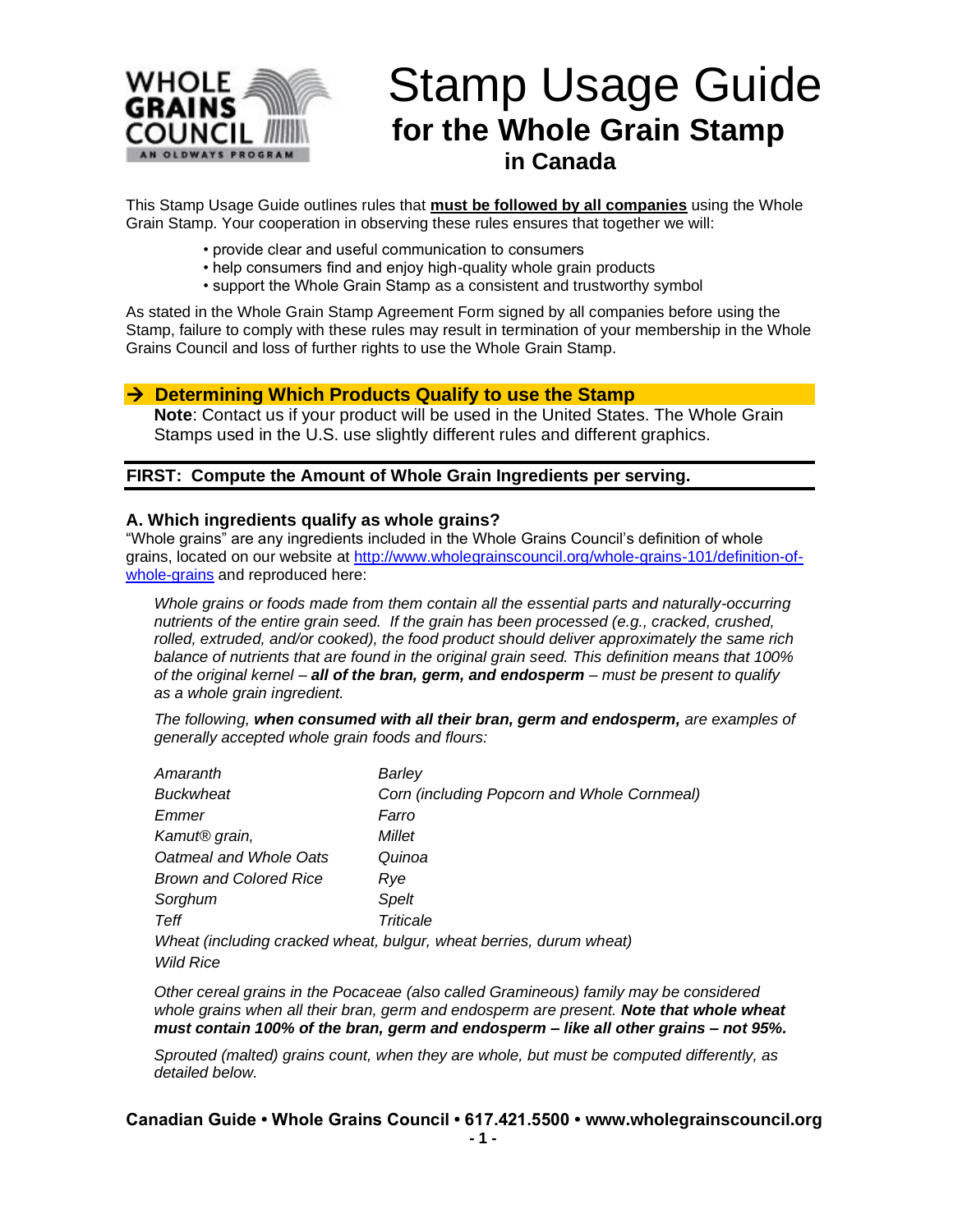#### **B. How do members measure whole grain content?**

Determining whole grain content is relatively straightforward. Ingredients (flour, grains) are measured in their normal dry form.

**Note**: If you are using ready-to-eat, soaked or wet sprouted whole grains you must discount the extra water weight to be comparable to the normal dry form of the grains.

B1. The general formula is:

#### **Total grams of all whole grain ingredients ÷ Total number of servings = grams per serving**

**Example**: A formulation calls for 130g of whole wheat flour and 50g of oats and yields 10 labeled servings. Each serving would contain 18g of whole grain ingredients.

 $130g + 50g = 180g$  of whole grain ingredients, total  $180g \div 10$  servings = 18g of whole grain per serving

B2. Alternate computation approach, using percents and moisture loss:

1) Add up all the whole grain ingredients in a batch. **Example**: 100 lbs of whole wheat flour, 25 lbs of whole rye flour, 10 lbs of oat groats = 135 lbs.

2) What is the weight of the dough before cooking / baking? **Example**: Total dough weighs 300 lbs including all wet and solid ingredients.

3) What is the bake off of moisture? **Example**: 15% bake-off of moisture leaves 255 lbs of finished, as-eaten product.

4) Compute the percentage of whole grain in the finished product. **Example**: 135 lbs of whole grain ingredients in 255 lbs of finished, as-eaten product gives us a product that is 53% whole grain (135÷255=.529)

5) Apply that percent to a serving of the product. **Example**: You know that one serving of the product weighs 33 grams. 33 x 53% = 17.49 grams, so this product could have the 17 gram Stamp.

#### **SECOND: Determine whether your membership includes this product.**

You may use the Stamp on any *qualifying* products for which *you can verify and guarantee* the whole grain content. This includes two categories of foods:

#### **1. Foods that are totally produced under your control**

**A**. Products you make that carry the company name listed on your membership application.

**B**. Products made by another subsidiary/division or brand of your company, that carry a different name – as long as you have a corporate-wide membership that also includes these divisions.

**C**. Private label products you produce and package for customers, sold under the customer's name.

#### **2. Foods that are partially produced under your control**

**D**. Products produced by you but packaged by another company, such as bulk products repackaged by your customer, or frozen dough baked off in your customer's instore bakery.

**E**. Mixes and concentrates produced by you, if your customer will finish production according to your exact specifications making only simple additions (such as "add water").

In both D and E above, your right to use the Stamp passes through to your customer, but YOU are responsible for your customer's compliance. For example, you will be responsible if you supply Stamps to the customer to affix to your par-baked products after baking, and the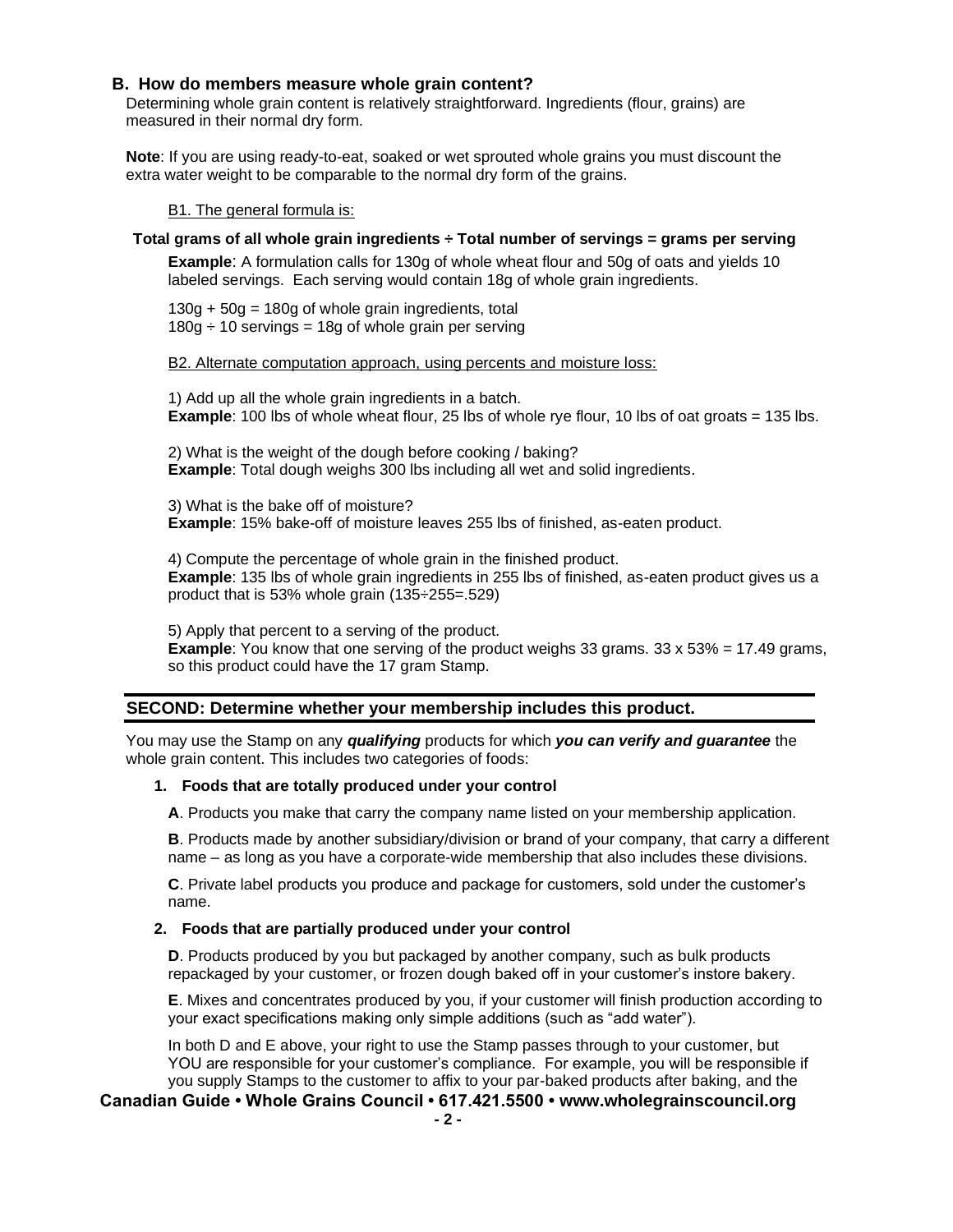customer misleadingly applies them to non-whole grain products. *Unauthorized use of the Whole Grain Stamp image will result in termination of your membership.*

#### **Note: Flours and Grains**

You may use the Whole Grain Stamp on your own whole grain flours and grains, but you may not "pass through" the use of the Stamp to customers using these flours and grains in their products, as there would be no way to control or verify the whole grain content of the resulting products. Encourage your customers to become members of the WGC in their own right!

# → **Determining Which Stamp to Use**

#### **FIRST: Decide which kind of Stamp to use: 100%, 50%+ or BASIC.**



**100% STAMP 50%+ STAMP BASIC STAMP ALL ingredients are whole grain At least half the product Less than half the product** *No other ingredients allowed* **(by weight) is whole grain (by weight) is whole grain Minimum 16g whole grain Minimum 8g whole grain Minimum 8g whole grain**





#### **A. What products qualify for each version of the Stamp?**

Products containing at least 8g of whole grain ingredients per labeled serving may qualify to use the Whole Grain Stamp. As shown above:

- **100% Stamp** Products will use the 100% Stamp with its 100% banner if (**a**) all the ingredients in the product are whole grains **AND** (**b**) the product contains at least 16g of whole grain ingredients per labeled serving. The product may not contain any non-wholegrain ingredients.
- **50%+ Stamp** Products will use the 50%+ Stamp with its 50%+ banner if (**a**) at least half of the product (by weight) is whole grain **AND** (**b**) the product contains at least 8g of whole grain per labeled serving.
- **BASIC Stamp** Products will use the Basic Stamp if (**a**) less than half the product (by weight) is whole grain **AND** (**b**) the product contains at least 8g of whole grain per labeled serving.

When in doubt, request the Basic Stamp, and we will upgrade it to the 50%+ or 100% Stamp during our review if your product qualifies.

#### **B. What qualifies as 100% whole grain?**

True whole grains contain all three parts of the grain seed (bran, germ, and endosperm), in the same proportions as found in nature, as stated in the first paragraph of the definition on Page 1. For the purpose of the 100% Stamp in Canada, **all ingredients used in a product must be whole grains.** 

This means that, in Canada, very few products qualify for the 100% Stamp. A bag of brown rice, a bag of true whole grain whole wheat flour, rolled oats, etc. would qualify. But a loaf of bread made wholly with whole grain flour but also containing salt, yeast and oil would not qualify.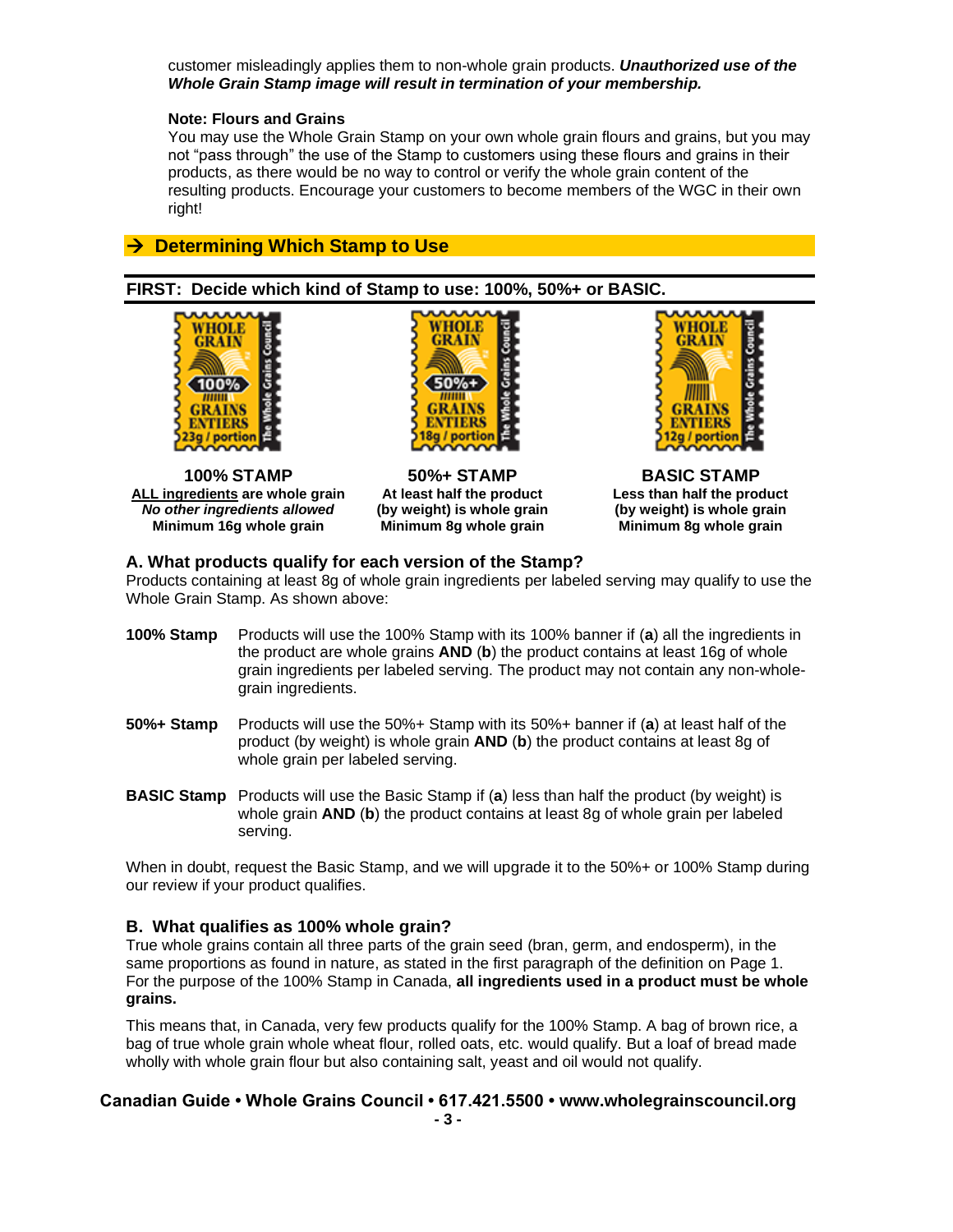### **SECOND: Decide which number to use on your Stamp.**

Once you have calculated the exact whole grain content in grams for each serving of your product, you are ready to choose which number to put on your Stamp. This is the number you calculated in Part B of the First Step. For example, let's say your product is a granola bar containing 18.7g of whole grain ingredients per serving. You could:

#### **A. Use the exact number**.

The most common approach is simply to utilize the number you calculated earlier, and use a stamp saying "18g or more per serving" *(note that we do not allow rounding up)*. We recommend using the highest qualifying number, to make your product stand out on grocery shelves.

# **B. Use a lower number**.

Since the Stamp says "X or more grams" you may also choose a slightly lower number and still be truthful and not misleading. We allow members to use a number up to 2 grams lower than the actual amount of whole grain present in the product (rounded to the nearest whole gram). You might want to use a lower number if:

- Your product is part of a line of similar products with slightly varying formulations. Perhaps the raspberry granola bar has 18g of whole grain, but the banana has 16g and the peanut butter flavor has 17g. You may choose to put Stamps reading "16g or more" on all three bars.
- You frequently make small reformulations in your products. You might choose to put a Stamp reading "16g or more" on this product, to allow for small changes.

You may have other marketing or product reasons that lead you to be conservative in stating the whole grain content of your products. Of course you may **NOT** use a higher number than the actual gram content, as that would not be truthful.

# **THIRD: Pick the file format: 4-color process, spot color, or black & white.**

Hi-resolution PDF files are available for printing in (**a**) four-color process (**b**) PMS Spot Color or (**c**) black & white.

**We highly recommend that you use the color versions of the Stamp**, as you will get more marketing value from the visibility and consumer familiarity of the standard black and gold Stamp. You can locate the Stamp graphics by logging into your account and choosing **Download Stamp Graphics**. If you do not see the Stamp you need, contact Abby Clement [\(aclement@oldwayspt.org\)](mailto:aclement@oldwayspt.org).

#### **GRAPHIC NOTES**

Designers and printers may want to know the following:

- In the SPOT format, the gold color is PMS 130.
- In the 4C format, the gold color is 0%C 27%M 100%Y 0%K.
- All fonts have been changed to outlines.
- Stamps were created in Illustrator, and will also open in any other current graphic software. If you have older or different graphic software, we will do our best to create a file that will open in your software.

# **FOURTH: Pick an appropriate size and location for the Stamp.**

**What about size?** The Stamp graphics are PDF vector graphics, so they can be resized to be larger or smaller with no loss of quality. There is no minimum or maximum allowable size for the Stamp graphics, but the Stamp and all its type MUST be legible. The size that is completely legible may vary depending on the printing process and materials you're using.

**What about position?** You may place the Stamp anywhere on your package. Of course you will get the most marketing benefit from placing it on the front panel, but we realize you have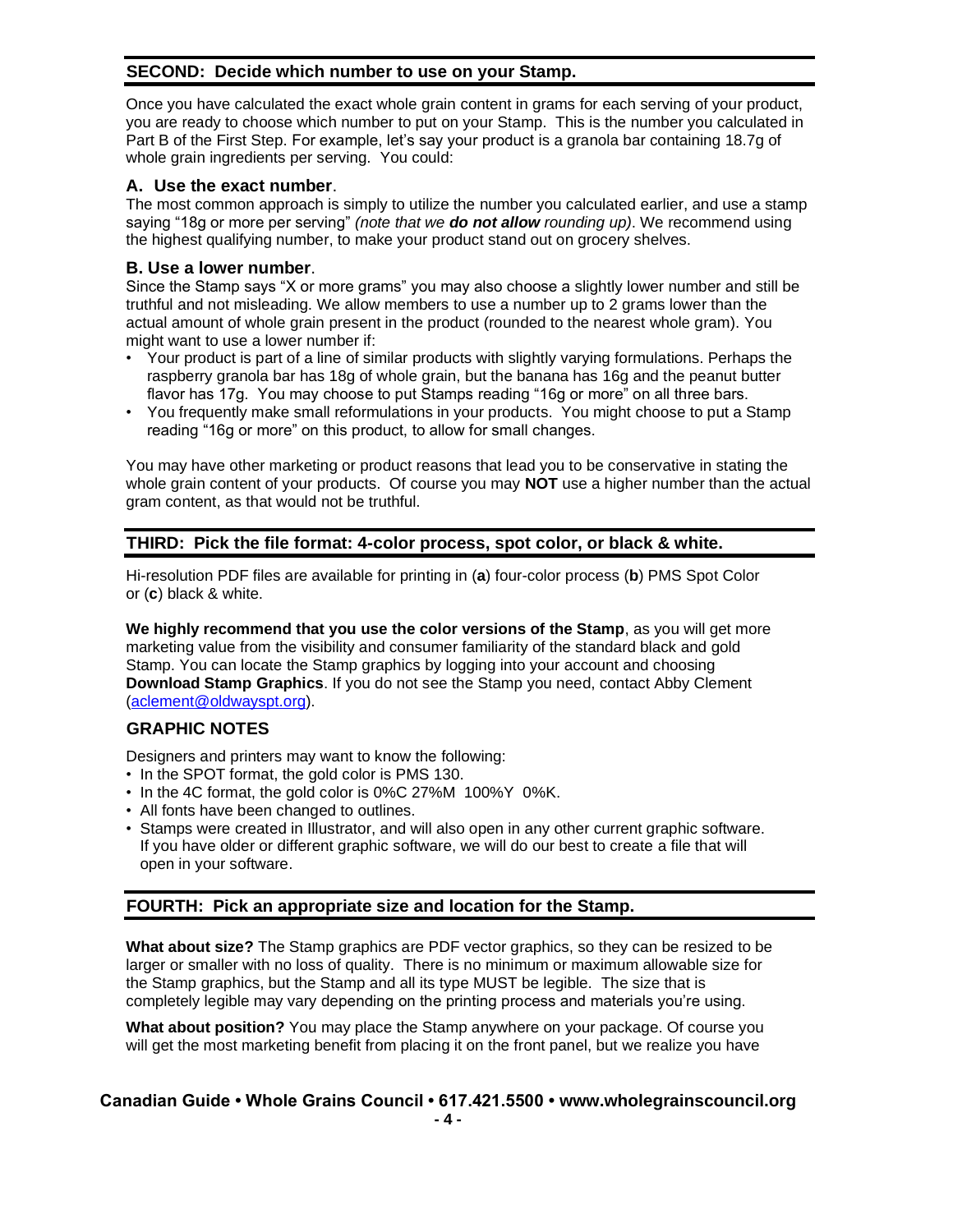many considerations in designing your package, so we allow it to be on any part of the package. There are also no restraints about distance from other graphic objects.

**What about materials other than packaging?** Once a product has been approved to use the Whole Grain Stamp, the Stamp can appear on any packaging, collateral, advertising, websites, or other materials associated with that product. Although it is not required, we are always happy to review your materials and advise you if you would like.

#### **FIFTH: Do not modify the Stamp without prior written approval.**

The marketing value of the Stamp derives from its recognizability as a brand. Appearance – graphics, colors, proportions, text and fonts – of the Stamp cannot be modified in any way without **prior written approval**.

We have occasionally given permission for minor variations in Stamp color when the integrity of the Stamp is not affected – i.e., when consumers would be unlikely to notice that any change has been made. Contact Abby Clement [\(aclement@oldwayspt.org\)](mailto:aclement@oldwayspt.org) if you have questions, color requests or special circumstances you'd like to request.

# → **Registering Each Product with the Whole Grains Council**

#### **FIRST: File a One-Time Stamp Agreement Form with the WGC.**

The Stamp Agreement Form is a one-time form that companies must sign before they start using the Whole Grain Stamp on their products. It basically says that you are authorized to use the Stamp, as a member in good standing of the WGC, that you agree to follow all the Council's rules and guidelines for Stamp usage, and that you understand that the Stamp program is a private industry effort and not an official government program. We will send you a copy of this form to sign, as soon as we receive your first year's dues.

#### **SECOND: File a Product Registration Form for EACH Product Using the Stamp.**

The Whole Grains Council maintains a record of each product licensed to use the Whole Grain Stamp. Before any product appears publicly with the Stamp, you must file a one-page Product Registration Form with information about the product.

#### **A. Where is the Product Registration Form?**

Our product registration form is available online. Here's how Members may access this form:

- 1. Go to WholeGrainsCouncil.org, and click on "For Members" in the upper right corner
- 2. Using the left-side menu, log in, using your company username and password
- 3. Click on the **Register Products for Stamp Use** link under Members-Only Options

If for any reason you have technical difficulties with the online registration process, email Abby Clement [\(aclement@oldwayspt.org\)](mailto:aclement@oldwayspt.org) or call her at 1-617-896-4810 and we'll help you out.

#### **B. What's on the Product Registration Form?**

The Product Registration Form asks for identifying information about your product, but does *not* require you to divulge your formulation or any other proprietary information. Here's what's on the form, in case you want to know before you become a member and can see it online.

The following facts are required\* on the Product Registration Form:

| <b>Product Name*</b>       | the name that appears on the product in the store     |
|----------------------------|-------------------------------------------------------|
| <b>Brand Name*</b>         | the brand name consumers will see on the label        |
| <b>UPC Code</b>            | the 12-digit UPC code for this product (numbers only) |
| <b>Product Categories*</b> | check 1 to 3 categories (bread, cereal, flour, etc.)  |
|                            |                                                       |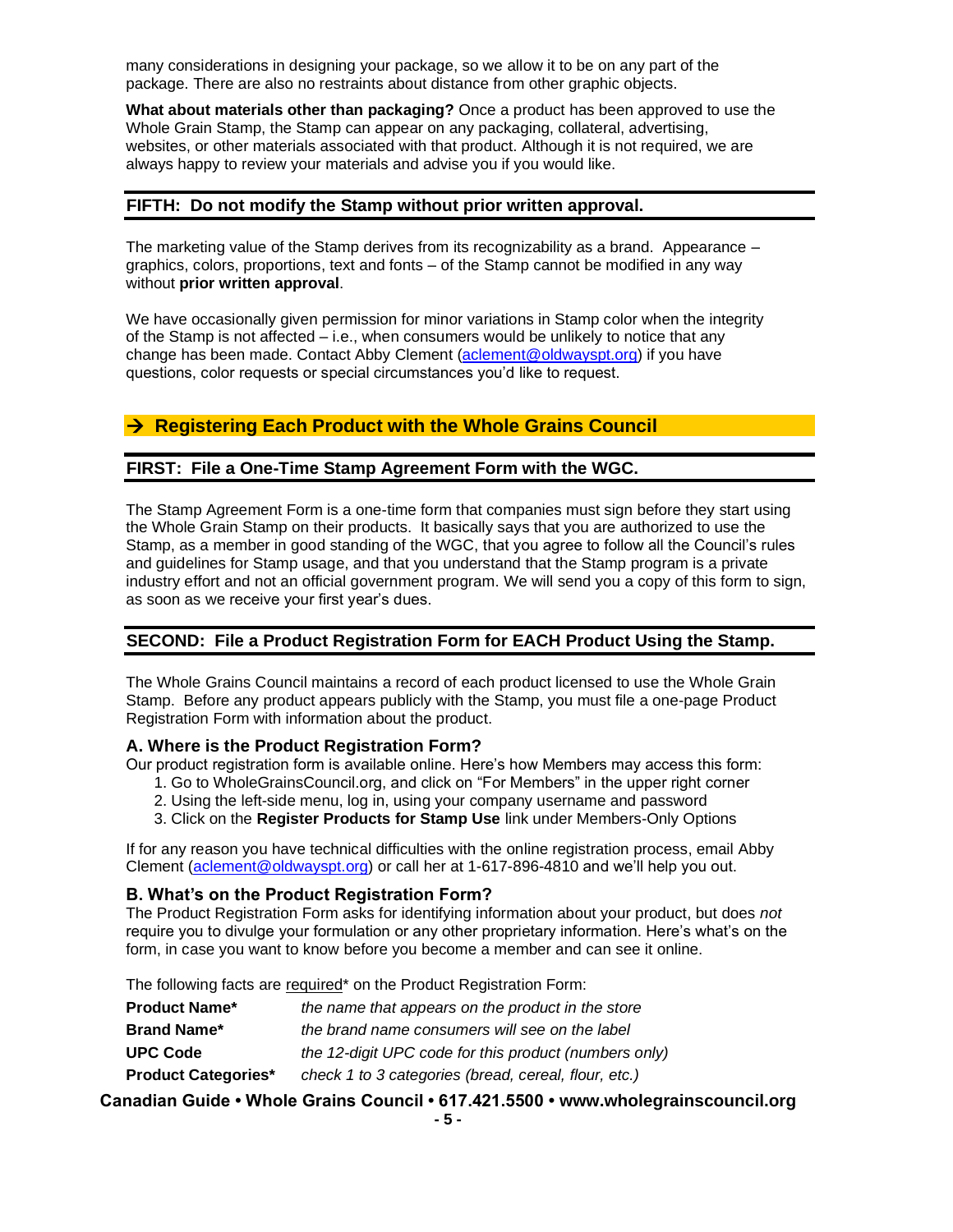| <b>Additional Criteria</b> | check foodservice, gluten free or sprouted grain if these apply |
|----------------------------|-----------------------------------------------------------------|
| <b>Nutrition Facts*</b>    | upload information from this product's Nutrition Facts Panel    |
| Ingredients*               | upload or type the ingredients list for this product            |
| <b>Which Stamp*</b>        | indicate whether you're seeking the Basic, 50%+ or 100% Stamp   |
| Serving Size*              | serving size indicated on the label of this product             |
| <b>Total Grains*</b>       | how many grams of total grains in a serving?                    |
| <b>Whole Grains *</b>      | how many grams of whole grains are in a serving?                |
| <b>Stamp Number*</b>       | what number of grams will appear on the Stamp on this product?  |
| Country(ies)*              | where will this Stamped product be sold?                        |
| <b>FSIS*</b>               | does this product contain meat or poultry (subject to FSIS)?    |
| Timing*                    | when shall we publicly list this on our website?                |
|                            | Immediately? Never? Later (specify date)?                       |

*Why do we ask when we can list your product publicly? We will always keep your product plans confidential until you want them known – after which date we will do whatever we can to help spread the word to consumers and the media.*

# **C. Why must we file a form for EACH product?**

There are three important reasons to file a form for each product:

- 1. You need to make sure you have chosen the right Stamp for your product before you go to the expense of printing packaging
- 2. We need your information on file, to ensure the integrity of the Stamp program
- 3. We use our Product List to help promote our members' products. We rely on the Stamp Product List when journalists call us and say, "Who's making whole grain cookies?" or "How many different whole grain pastas are on the market?" We also post this list on the WGC website, giving your products extra promotional exposure (unless you ask us not to). You can see the list at [http://www.wholegrainscouncil.org/find-whole-grains/stamped-products.](http://www.wholegrainscouncil.org/find-whole-grains/stamped-products)

#### **D. How do we know if our Form is approved?**

The WGC staff will email you so you'll know your form has been received, processed, and approved. Please make sure to note the details of your approval email, as sometimes the amount of whole grain has changed. **This process takes 1 - 2 weeks.** If you have an urgent deadline, please contact us. Although it is a rare occurrence, we can try to work with you to help expedite your product approval.

#### **E. What happens when an approved product is updated?**

When changes are made to a previously approved product, you must let the WGC know. If changes are made to the product name, brand name, or UPC, we can edit the original record with the updated information. However, if changes are made to the formulation, serving size, or grain calculations, you must re-submit the product for approval.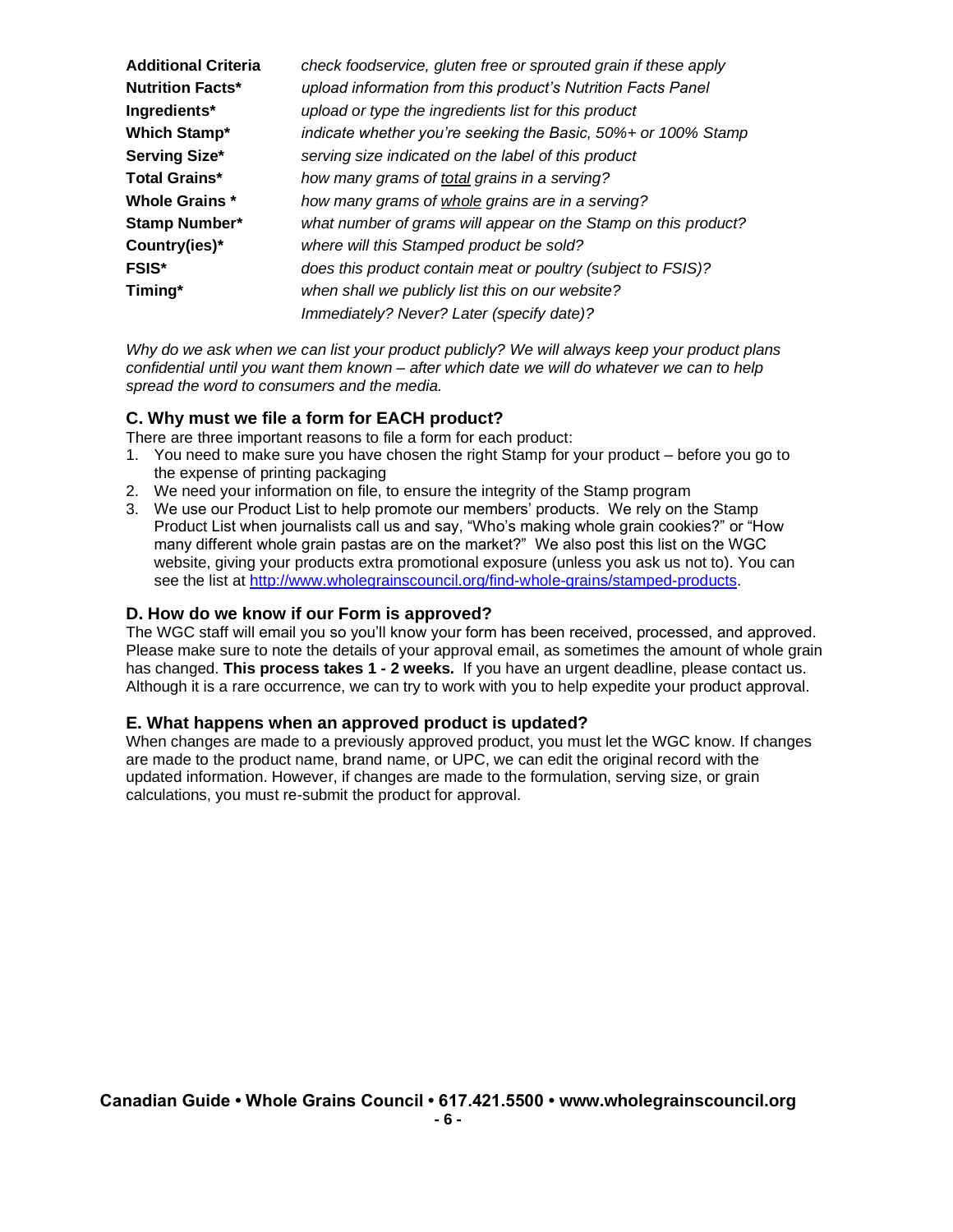# → **Legal Compliance for the Whole Grain Stamp**

It is the responsibility of each company to ensure that the qualifications described herein have been met with respect to each product utilizing the Stamp. Companies are advised to consult their own legal counsel regarding compliance with the Guidelines and whether use of the Stamp is appropriate for their products and their company, in the intended countries. The WGC makes no representations or warranties to companies or third parties with respect to whether such qualifications have been met.

The Stamp is a private, self-regulatory industry program, not a program of any country's government. Use of the Stamp is at your own risk, and it is the responsibility of each individual company to ensure compliance of all elements of its packaging with all applicable government regulations.

# → **Merging Two Whole Grains Council Membership Accounts**

When two Whole Grains Council member companies merge their accounts (for instance, because one member company has been acquired by another), there is administrative work required in transferring the ownership of product registration files and getting the new account/contacts set up. For this reason, the WGC charges a one-time administrative fee when two accounts are merged. The administrative fee is assessed on a sliding scale based on the combined overall revenue of the new (single) member company as follows:

- \$200... if company sales are up to \$50 million
- \$1000… if company sales are \$50 million to \$250 million
- \$2500... if company sales are over \$250 million

# → **Termination of Whole Grain Stamp Usage**

Once a product has been approved to use the Whole Grain Stamp, that approval is valid for the life of the product, provided the formulation remains as originally submitted – and provided that the company continues to be a paid-up member in good standing of the Whole Grains Council.

If any ingredients or nutrition facts change, contact Abby Clement [\(aclement@oldwayspt.org\)](mailto:aclement@oldwayspt.org) for instructions on how to update your product.

The Whole Grain Stamp is a registered certification trademark, and its use – as with any other licensing agreement – is contingent on your continued payment of licensing fees included in your WGC annual payment. If your company fails to make timely payment of the aforementioned licensing fees and is therefore no longer a paid-up member in good standing of the Whole Grains Council, your right to use the Whole Grain Stamp ceases immediately without further notice from the WGC; you may no longer advertise, manufacture, sell, ship any products bearing the Whole Grain Stamp or make any other use of the Whole Grain Stamp. In the event that your company's membership is not renewed for any reason, your company must sign a Stamp Use Ended form attesting that all Stamp use has ended. However, the Whole Grains Council has the right to revoke your right to use the Stamp and order you to cease and desist from any use of the Stamp, whether or not you submit a Stamp Use Ended form. In addition, if you continue using the Stamp after you are no longer a member, you still must pay the full amount of the membership fee for any years in which your use of the Stamp continues and you may also be liable for other damages for breach of this Agreement, including attorney's fees.